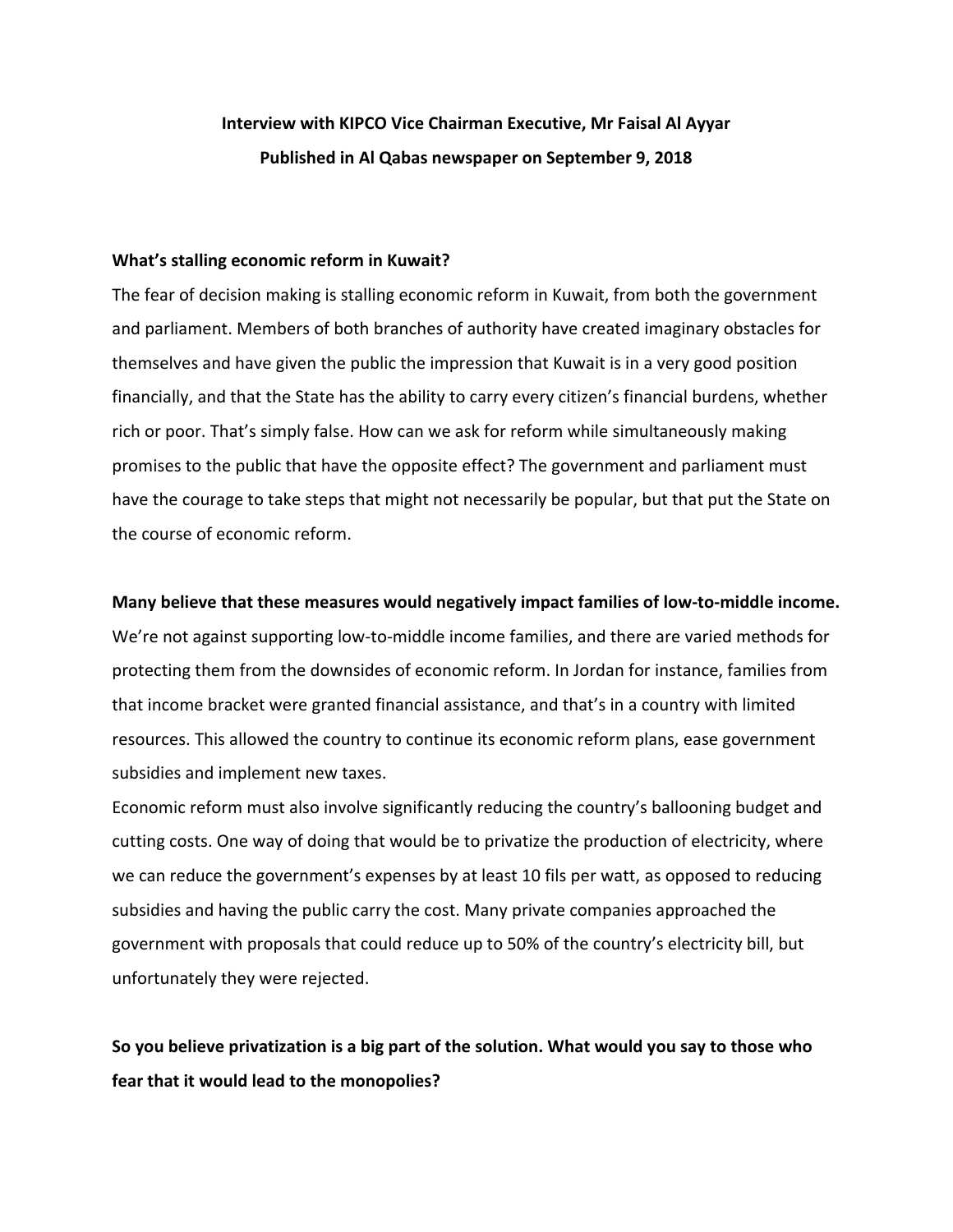Of course, I believe privatization would play a large role in economic reform. The Kuwaiti private sector is experienced. If you take Kuwait's airport for example, it was the private sector that completed the airport's expansion, it was also the private sector that built the Sheikh Saad Al Abdullah Terminal. Both those projects in turn increased the airport's operational capacity without costing the State's budget a single dinar. In fact, it generated a source of income for the country's Treasury.

As for monopolization, the government is in complete control of what gets privatized and is able to place the appropriate laws to prevent monopolies. At the end of the day, the competitive nature of the free market and the overall quality and price of the product or service determines who will be providing it.

# **If Faisal Al Ayyar was asked for his advise on the way to reform, based on his experience, what would it be?**

I believe reform should center around the education and health sectors, which should be privatized because they've put a heavy financial burden on the country's budget. We've reached a point where the government is paying significantly more per student in the public school system, than families are paying to send their children to private schools. After the introduction of private universities, students now have a range of universities and majors to pick from.

When it to comes to the health sector, I personally don't understand the government's logic behind building many large hospitals at high exorbitant costs, sometimes on prime land plots that overlook the coastline and are potentially worth millions, without discussing how to provide the necessary staff to operate them. Privatizing the health industry results in providing a higher quality of service to the public, as well as reducing a significant cost off the country's budget. This must be done through privatizing all hospitals entirely, including the medical staff, not just the administrative roles. In this situation, the government's only role would be to create different insurance program categories covering citizens and others. The government claims it wants the private sector to play a bigger role in the country's development, but at the same time they're building a new public university that has the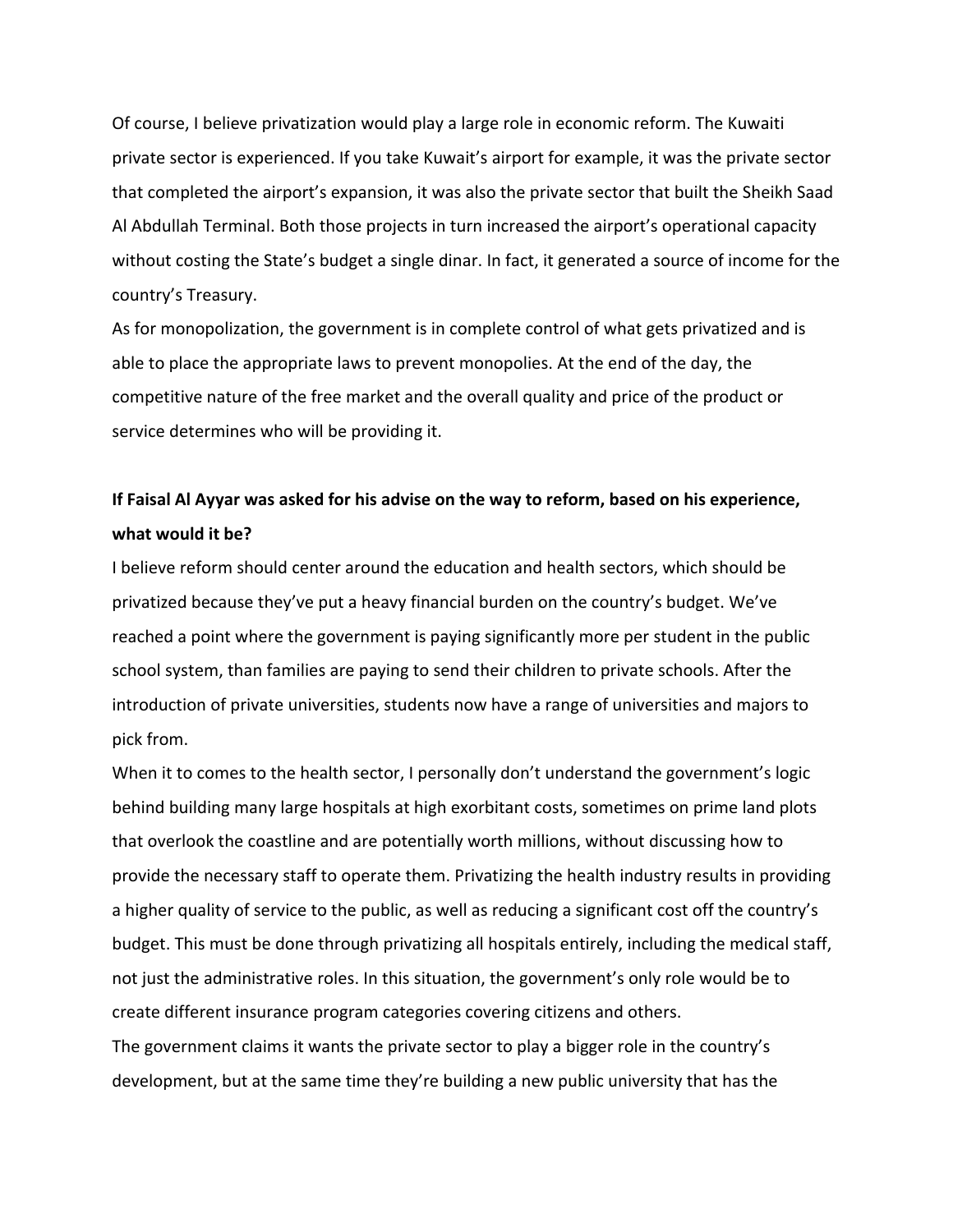capacity to take in 50,000 students, and large hospitals. This begs the question, how is the private sector supposed to compete, stay healthy and contribute when its government‐backed competition gives away everything for free?

Unfortunately, the government frequently speaks about privatization but there is no actions to support this.

### **From the current Cabinet, whom would you deem to be 'minister of reform'?**

I see a true reformist in First Deputy Prime Minister Sheikh Nasser Sabah Al Ahmad Al Sabah, and I know him to be a strong believer in reform and combatting corruption. In the short time he's held this position, he's managed to become the first minister in Kuwait's history to present a clear economic vision and reform plan, which he then advocated to the government and parliament, as well as foreign governments and global economic superpowers like China, who he brought on board as a strategic partner for the implementation of this vision. All this is very new to us, and there's no doubt that the hardest part in implementing this vision has yet to come, but he has set the wheels in motion.

I also very strongly believe in the capabilities of Minister Hind Al Sabeeh – among others – regarding reform, and in her motives and intentions. Yet unfortunately she is continuously attacked for those specific reasons when, in my opinion, she is one of the pioneers of the Kuwaiti reform movement right now.

### **Do you believe Sheikh Nasser Al Sabah can implement his vision?**

Yes, he is a fierce defender of what is right. I personally know several of his team members who affirm that he continues to follow-up on his responsibilities during his recovery period abroad. He's keen on seeing his goals translate to reality, and achieving the 'New Kuwait' vision through developing Kuwait's islands and Silk City with the help of local and global partnerships. I have no doubt in his ability to do what needs to be done.

**What is KIPCO's role in the 'New Kuwait' vision, specifically the development of Kuwait's islands and Silk City?**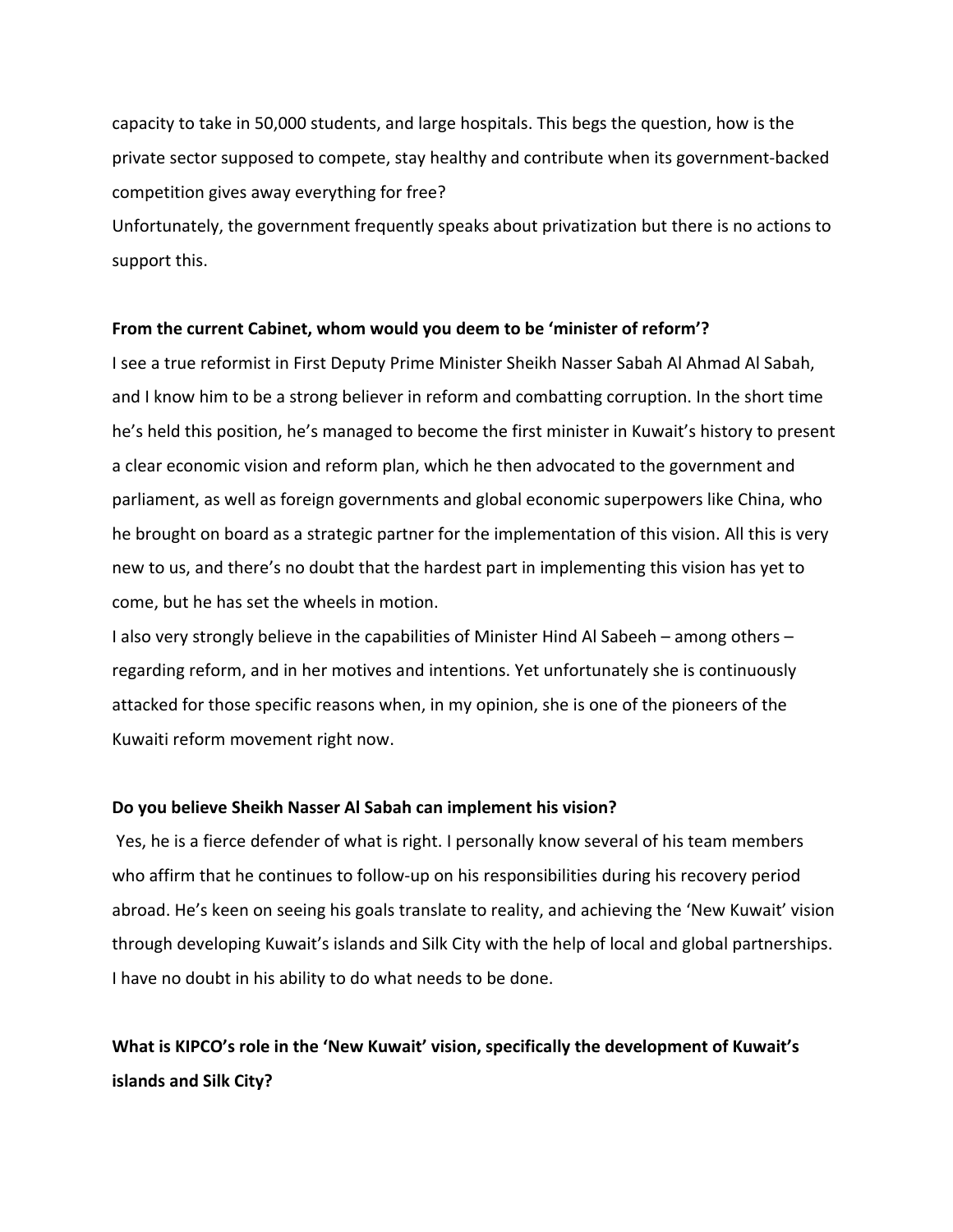We hope that we'll have a role in these projects, especially with the diverse industries the Group operates in, including health, insurance, banking, petrochemicals and real estate development. And even if we don't end up having a role there, the projects are still beneficial for everyone.

### **What sets Kuwait apart economically from the other countries of the region?**

Geographically, our strongest point is that we're situated between the three major regional powers. Other factors making Kuwait unique are its stable political and judiciary systems, its institutions and the services the government provides. Unfortunately, we haven't taken advantage of these benefits. We've missed historical opportunities, including the chance to be the gateway to Iraq. Southern Iraq is rich in oil and other resources, and has a population of over 5 million people, and the potential to be a very large market for us. Even the distance between Kuwait and Iran is very minimal, and we can open a new frontier by building a bridge or a railway between us. This is also a part of Sheikh Nasser Al Sabah's vision.

### **How would assess the current Prime Minister's performance?**

In his 6 years since becoming Prime Minister, Sheikh Jaber Al Mubarak has attempted to implement reformist policies, but has lately stayed out of the limelight and has kept his opinions private.

### **What about the current Parliament Speaker, Mr Marzouq Al Ghanim?**

On a personal level, I like Marzouq Al Ghanim. He is balanced, humble and displays an enviable sense of calmness. He's also done a very good job as the speaker of parliament. In the near future, I hope he will create a parliamentary bloc dedicated to passing reformist bills and policies. I believe he is capable of doing this.

### **Are you for or against appointing a Prime Minister who is not of the Al Sabah family?**

His Highness the Amir chooses the Prime Minister, and personally I'm not against having one from outside of the royal family. However, I also believe that this must be done gradually. We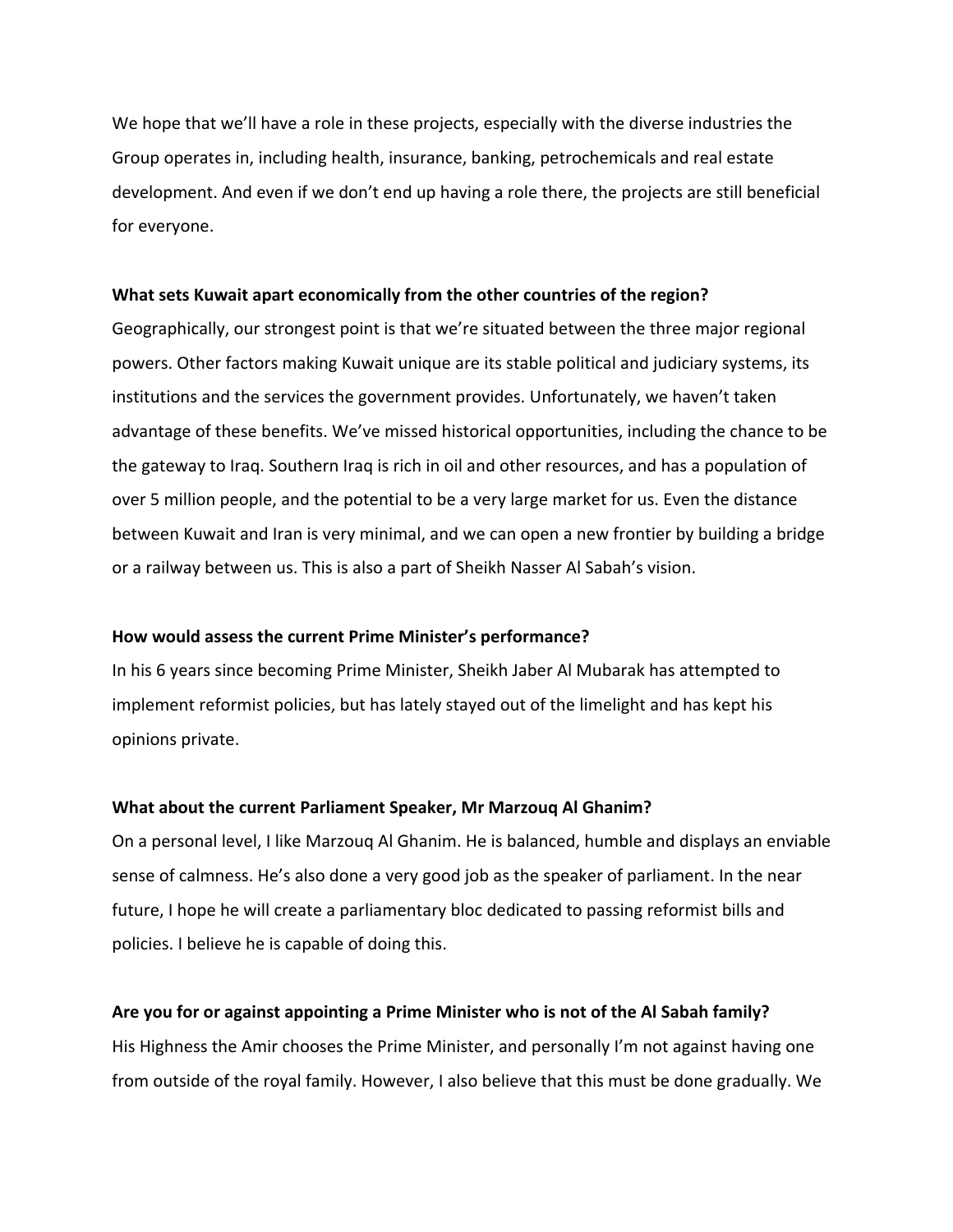can start by having a Prime Minister from the royal family, but not from Mubarak's lineage, to eventually having a Prime Minister who is not of the Al Sabah royal family. There are many qualified and deserving royal family members, not from Mubarak's lineage, who are more than capable of fulfilling this role, and I do hope they get their chance one day.

## **Do you believe that the complaints of the previous opposition parliament disappeared with the introduction of the current parliament?**

The opposition's presence is essential to any healthy nation and we support it, but that's as long as their criticism is constructive and does not cripple the State, like what happened with the previous parliament.

I believe the government will never find an easier parliament to work with than the current MPs we have now. They've been able to pass legislations, raise parliamentary questions and interpellations when necessary. We hope that the government and parliament won't let the demands for reform get swept under the rug, and that they have the courage to act even with the less popular reform proposals. They also need to have a very clear vision regarding reform.

### **Is there a problem in the election law?**

In every country there are problems with the way that constituents elect the parliament. On top of that, we have MPs who unfortunately cater to populist sentiment at the cost of reformist policies. That being said, it's still the government's responsibility to propose solutions to these problems, and not simply shift the blame to the MPs.

### **What do you think of the government's current efforts to combat corruption?**

If we look at it from a glass‐half‐full perspective, I'm personally glad that we're finally able to take those corruption files from under the carpet and discuss them out in the open. It's true that resolving this issue will take longer than what most people would like, but more importantly these efforts show the public how serious the government feels towards reform. The recent crackdown on forged degrees and nationalization documents is a prime example of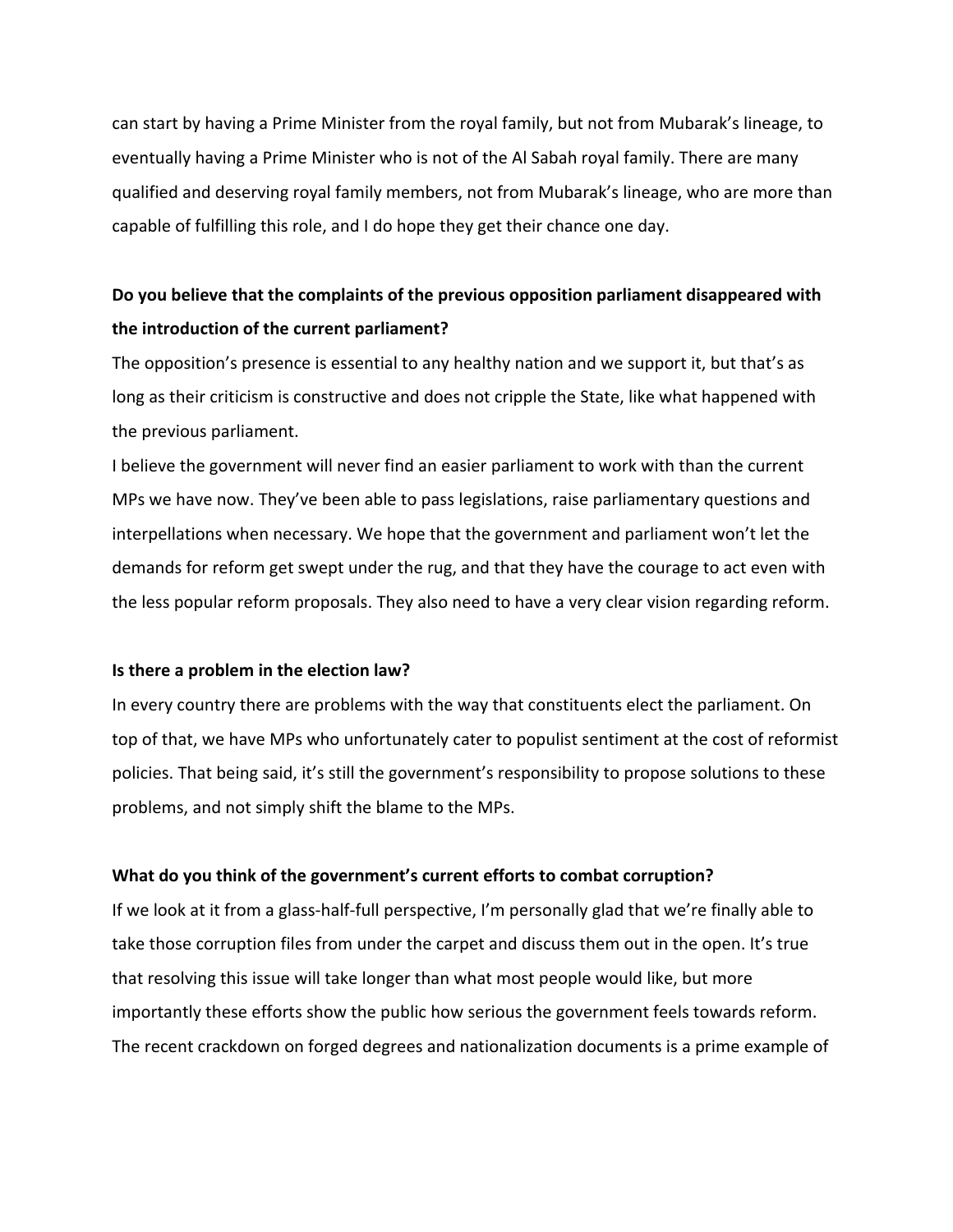this. This is a positive first step and at the very least acknowledges the existence of a corruption that the government must put an end to.

### **What do you think of the efforts of Kuwait Anti‐Corruption Authority (Nazaha) so far?**

We support any institution combatting corruption, but we still haven't seen any concrete results from that entity. Additionally, they were appointed by the government and that alone can strongly impact their work.

### **Ideally, how should Nazaha operate?**

They should start by easing bureaucracy across all levels and sectors of government. The more complicated the procedure, the more likely corruption can find its way in through back channels. We must also ensure that the laws in place are being enforced and that we act once a crime has been committed.

# **What are your thoughts on the State Audit Bureau? Is it within their scope of work to decide whether the government should borrow money?**

The State Audit Bureau has done a good job in past years, but was also given responsibilities beyond its capabilities that it wasn't qualified for. I also think that it isn't within the scope of their work to pass judgement on whether the State should borrow money to cover its deficit.

# After the ruling of the Court of Cassations in the 'parliament break-in' case, do you see the **need to issue a pardon for the guilty parties, including the former and current MPs and the young people involved?**

First, pardons are the prerogative of His Highness the Amir and no other. And on a political level, I don't see a crisis emerging as a consequence of the court order that may require a pardon. However, it is painful to see politicians behind bars and others outside the country, and so perhaps the humanitarian aspect should be the motive for a pardon. There remain a few important questions we must answer: How have the convicted parties' attitudes changed?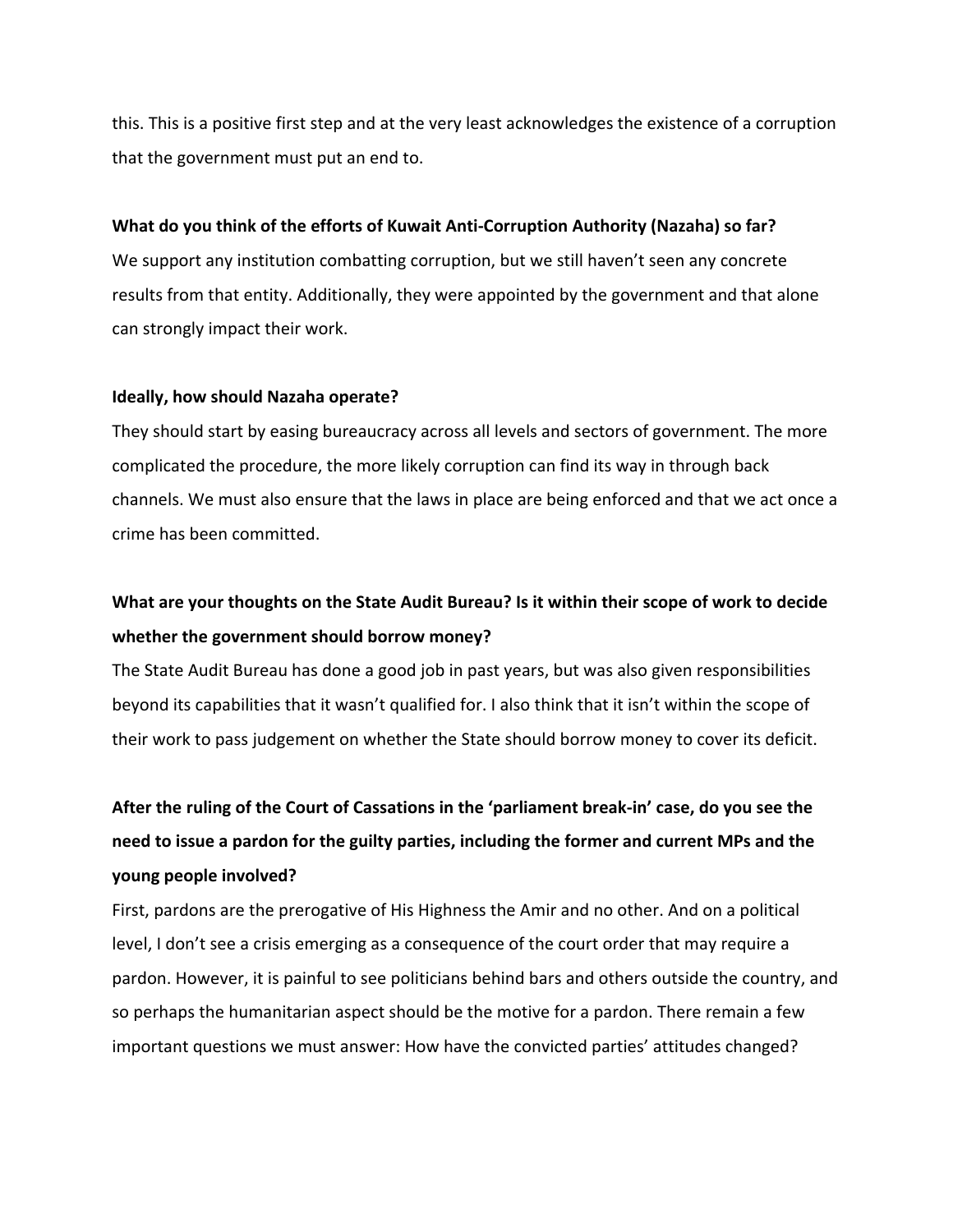Shouldn't they issue a formal public apology to His Highness the Amir? Shouldn't the apology take precedent over any potential pardon?

# **What do you think about the State's regulatory oversight bodies like the Central Bank of Kuwait, the Capital Markets Authority, and the Ministry of Finance to name a few?**

I think they're performance is generally average, and some have abused their roles. Some are being overly protective and cautious to the point that it's creating unnecessary obstacles and hindering progress. Plus, they tend to look at things from a very narrow point of view, and sometimes forget to consider the financial and business aspects of an issue, which to the shareholder is the priority.

## **What do you mean?**

Take IFRS 9 for example, which the banks fully prepared for but wasn't implemented by the Central Bank of Kuwait. We need these regulatory oversight bodies to implement international standards as they are, instead of creating their own unreasonable guidelines.

# **Credit growth is near 0%. Would you attribute that to the general economic climate or to tighter measures being implemented by the regulatory oversight bodies?**

I think it's due to the general economic conditions which have been discouraging for investors.

## **What do you think about the level of competitiveness in the local banking industry?**

I think it's very healthy for the banking sector, especially when done in a respectable and professional manner, and greatly benefits the customers. With regards to Burgan, the bank has a significant market share when it comes to corporate finance, and its stock earnings per share in the first half of the year have surpassed every other banks' this year.

# **Some have said that certain banks have tight hold over the financial dealings of most government entities. Would you agree? If so, why is that the case?**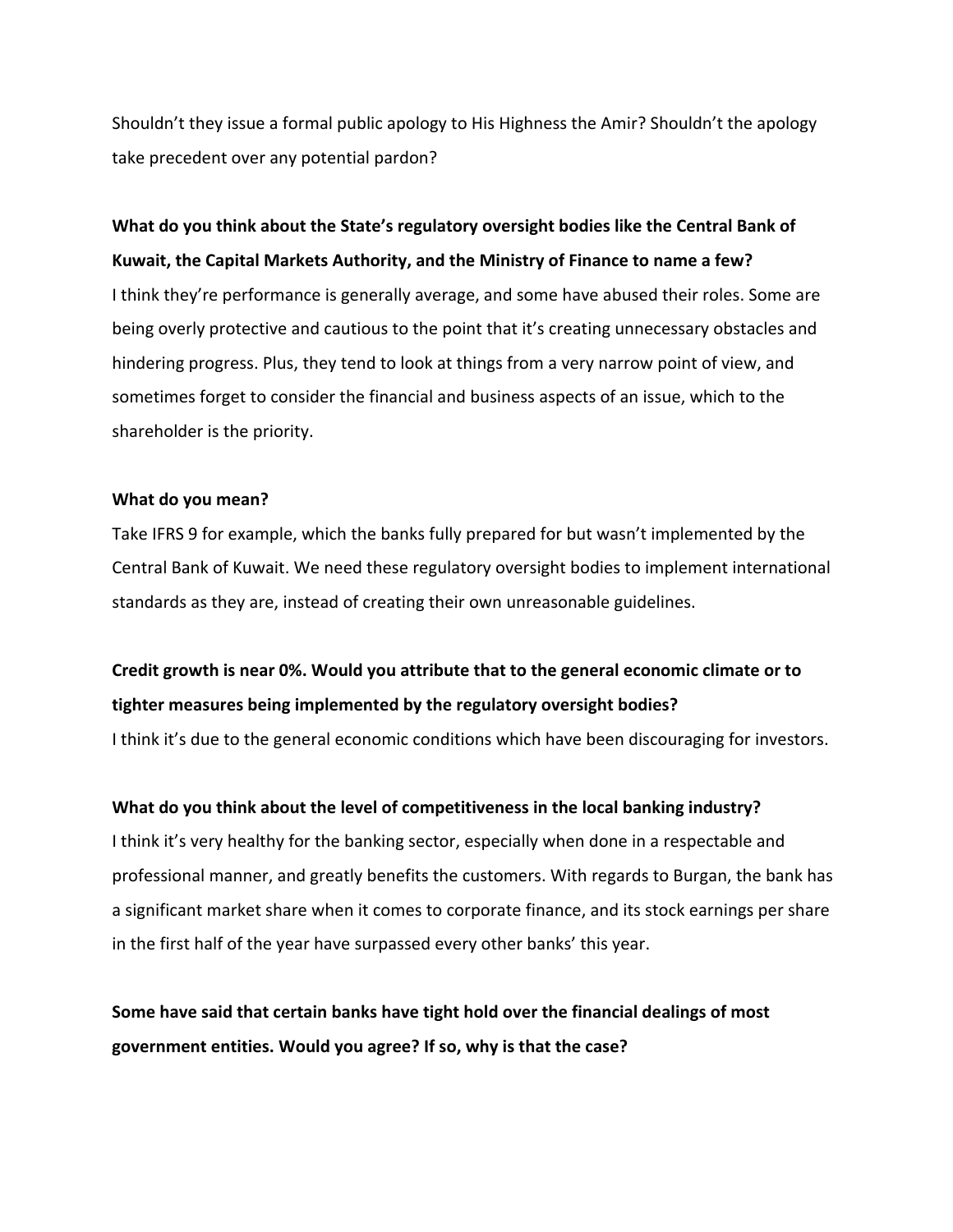I do agree, there seems to be somewhat of a monopoly on which banks get to carry out most ministries and government entities' financial dealings, and I think that's mainly due to existing relationships.

# **Doesn't that go against the healthy competitive nature of the banking sector you mentioned earlier?**

I was strictly speaking about non‐governmental entities, be it retail customers or corporate clients. Government institutes are strongly influenced by relationships.

### **What is your opinion on the proposed merger of Kuwait Finance House and Al Ahli United?**

Mergers are nothing new to the banking industry and occur everywhere banks exist. KFH and Al Ahli United are two of the region's best-run and most respectable banks. However there is the issue of shareholders who have a significant stake in both banks, as I believe they should be left out of the decision making process. I think this deal's biggest benefactor is Al Ahli United, and that we need more clarity on what KFH stands to gain from this merger.

### **There is a very large social media campaign against this deal. Do you feel it's justified?**

I think there's a lot of misguided criticism coming from that campaign, as we're commonly seeing the name of Parliament Speaker Marzouq Al Ghanim being brought up, among other political figures. The parties involved in this deal have a responsibility to dispel any rumors and to come out with the facts to avoid incorrect information from spreading, especially with the rise of social media where those spreading rumors no longer suffer any consequence for their actions.

### **Do you support punishing people for voicing their opinion on social media platforms?**

We're for freedom of expression especially when it's done in a constructive and respectful manner, but we're against spreading rumors and falsely accusing people of corruption without presenting any proof to back it up, and then having the accused carry the burden of proving he's innocent. That's why I think it's necessary for law enforcement agencies to act quickly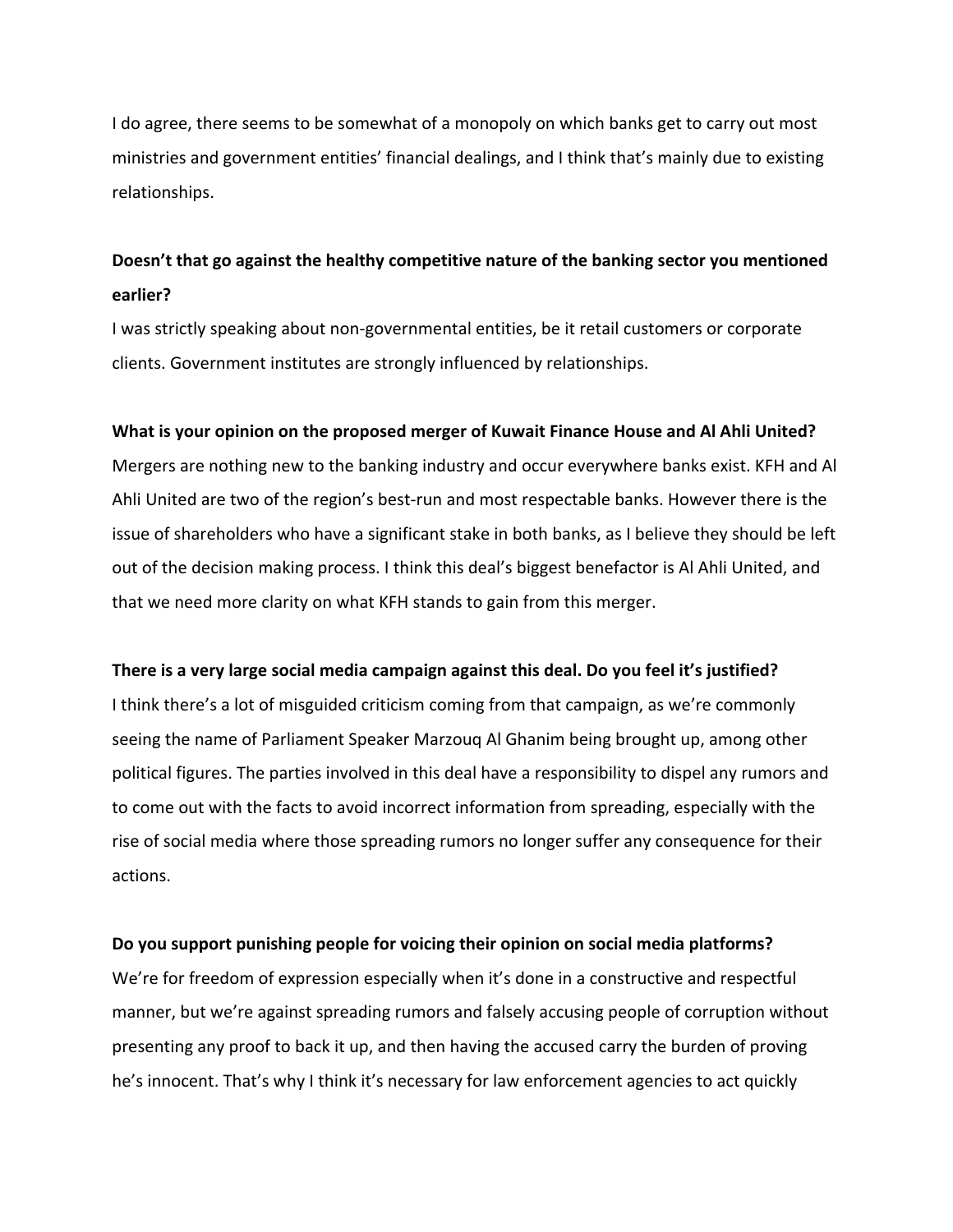against those using social media to spread rumors, and either have them substantiate their claims or let the law take its course.

### **Have you been affected by social media?**

GIG has had false accusations made against it on social media platforms regarding the 'Afya' retirees health insurance program. Had our cost evaluation and numbers not been precise and correct, then there would've been no need for our competitor to withdraw a bid they had already won by submitting a cheaper price than ours.

GIG is a very experienced insurance company and deals with large segments of clients. Its clients include 50,000 employees from the oil sector, whose medical files are catered to with the upmost care and professionalism, as is the case with all our clients.

I would like to point that despite the false allegations on social media, there are many more social media users who commend us for our work in general, and specifically with regards to 'Afya'.

### **Are you satisfied with the services GIG is providing retirees?**

Of course we are. Numbers don't lie, and they show that the average retiree covered by 'Afya' services is making 20 to 30 hospital visits a year. Since we launched in October 2016, we've covered 3.2 million medical cases including 28,000 surgeries and one‐day procedures, which is a testament to the program's success and shows how much the people it covers appreciate it.

### **What about Afya's contract renewal?**

The current contract was extended for another six months, meaning it'll end in January 2019, after which we'll be revisiting this issue again.

## **What do you think about the CMA's new Board of Commissioners?**

I can't judge them personally, but we, as the private sector, hope that they don't have the same attitude as their predecessors, and that they don't use the private sector as a trial dummy for any new proposals and laws they might enact. We hope they're cooperative and stand side by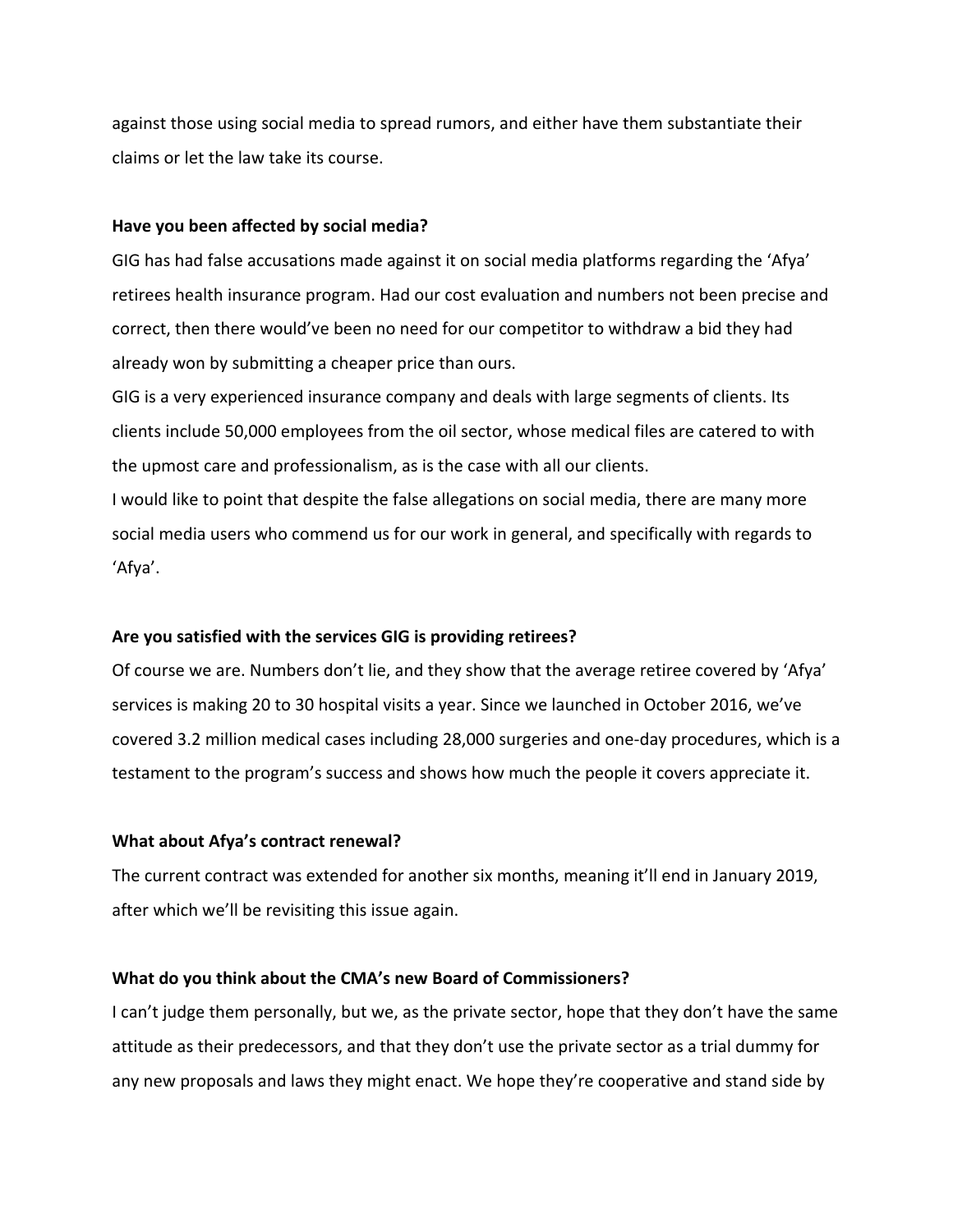side with the private sector, especially when it comes to the issue of pre‐approvals, which should be eliminated, and after which you can fine any company not following the CMA's rules and guidelines. Towards the end of the last Board of Commissioners' term, we saw a huge improvement in their interactions with the private sector. They became much more flexible, and we hope this current Board is even more flexible.

# **The new head of the Board of Commissioners Dr Ahmad Al Melham comes from an academic background. Do you support hiring academics over people more experienced with capital markets?**

I don't know Dr Al Melham personally, but experience tells me that there academics who succeed in these roles, and there are those who fail, and the same applies for those with experience in capital markets. I believe a mix of the two is the ideal solution; someone with an academic background and also has experience with capital markets. Many would argue that a legal expert should head a regulatory authority. I do wish Dr Melham and the new Board the best of luck in their new roles.

## **Do you think the current stock market boom is temporary?**

We've witnessed some very strong gains recently and this boom has been very encouraging. But at the end of the day the market reflects Kuwait's economy, and if there aren't any new developments that give the private sector a larger role in leading the economy, then all these stock market gains will be temporary.

### **Are there those who use their influence for personal gain in Kuwait?**

Everyone tries to use their influence for personal gain in Kuwait, it's a part of the life here. But not everyone with influence has the power to get what they want.

## **What about KIPCO, do they use their influence to gain favor?**

This issue is nonexistent in the Group. On the contrary, we frequently face many obstacles from different ministries when getting our approvals and other government paperwork done. At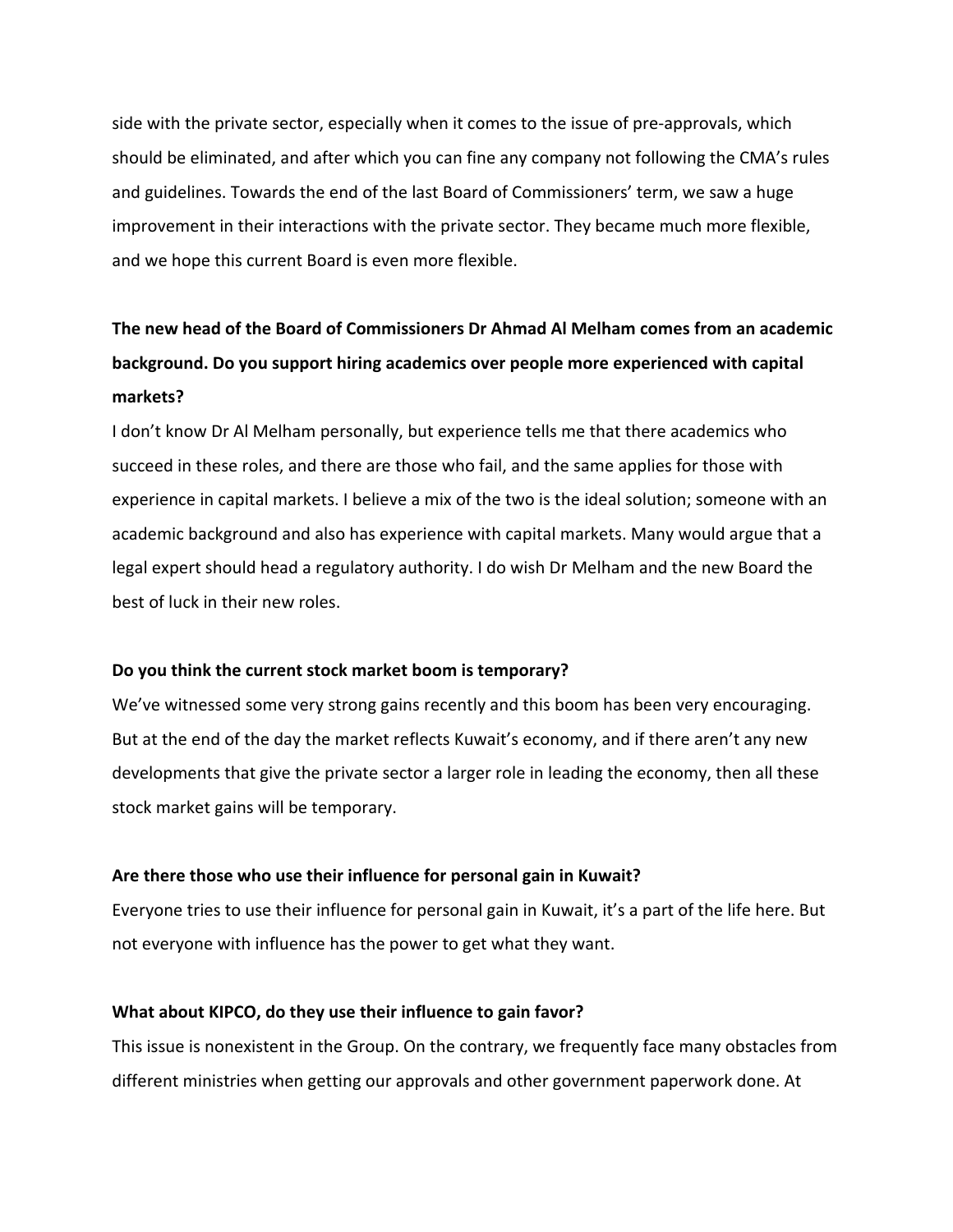KIPCO, we don't use any influence to facilitate government procedures, nor do we have representatives in leadership positions or in any of the State's economic regulatory authorities.

### **Are there any commercial groups that exercise influence in Kuwait?**

Yes, even when it comes to appointments made at the highest level, including ministerial leadership roles. That may have been acceptable should these candidates have the required experience to manage those roles, but it's not acceptable when they don't have the required experience and are underqualified.

**Let's look at Minister Anas Al Saleh for example. He started as the Kuwait Chamber of Commerce and Industry's candidate, then on went to head a few ministries, starting from the Ministry of Commerce and Industry, then onto the Ministry of Finance, and is now Deputy Prime Minister. How would you rate his performance?**

I respect him, but regarding the Ministry of Finance, which has the responsibility and power to enact most of the economic reform policies being proposed, it has been a long while since the government has appointed a Finance Minister with a true vision for economic reform. It's too early to pass judgement on the current minister, Dr Nayif Al Hajraf, who just assumed this role.

## **What are the latest updates on Hessah Al Mubarak District?**

The project is going as planned. We've completed the infrastructure phase, and are in the process of obtaining the required approvals from the Kuwait Municipality to start building the towers. It's been no secret that we've suffered a lot with government bureaucracy and getting the required approvals, and we've had to deal with government officials who'll refuse any request that falls into the 'gray area' to avoid responsibility. In other countries, a project like Hessah Al Mubarak District would be welcomed with open arms and would receive government assistance.

**Through KAMCO, you recently acquired a majority share in Global Investment House. What are the latest updates regarding this deal?**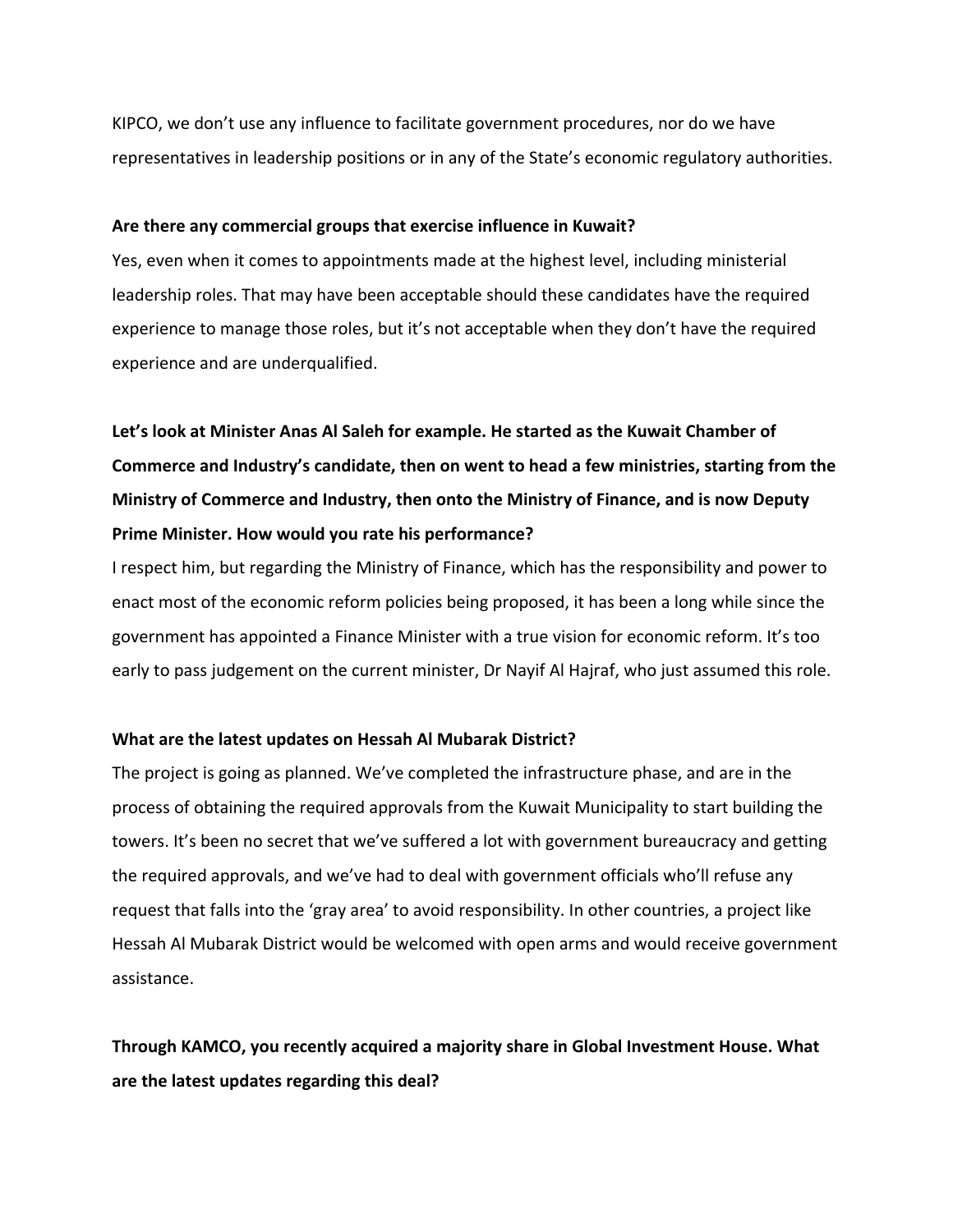We're working on putting down operational plans for the coming period with the help of respectable global financial institutions. Regarding the Global name, it may decide to keep it in some areas in which the company maintains a strong and solid reputation.

**There's been news circulating about KIPCO hiring an international consultant to determine the best course of action to take regarding the company's investment in OSN. Is this true?**  The idea has been brought up and we've talked it about it, but we haven't hired anyone yet. There are other investors in OSN whose opinion we have to consider, as well as regulatory authorities we must inform of such developments. We're currently working on our own technical and operational assessment of the company, so that if we do hire any consultants we'll know where we stand.

## **What obstacles is OSN facing?**

The main obstacle we're facing is clear and simple. The last time we tried to renew the rights for the content we had already been airing, we were faced with the news that we now had a competitor – who was backed by a government nonetheless – and that for us to get the same content we already had, we had to pay \$150 million more annually. This requires us to increase revenue and reduce expenditure just to compensate for the increased costs. Talk about OSN being affected by a digital transformation aren't true, as we own exclusive rights to the most highly watched television shows worldwide, and air Netflix original programming that they themselves can't air.

# Sometimes it may be better to let go of an investment than to hold on to it. Is that the case **with OSN?**

I don't believe that's applicable to OSN. All studies by renowned global financial analysts and field experts about OSN do not suggest that route.

### **How is KIPCO's credit position?**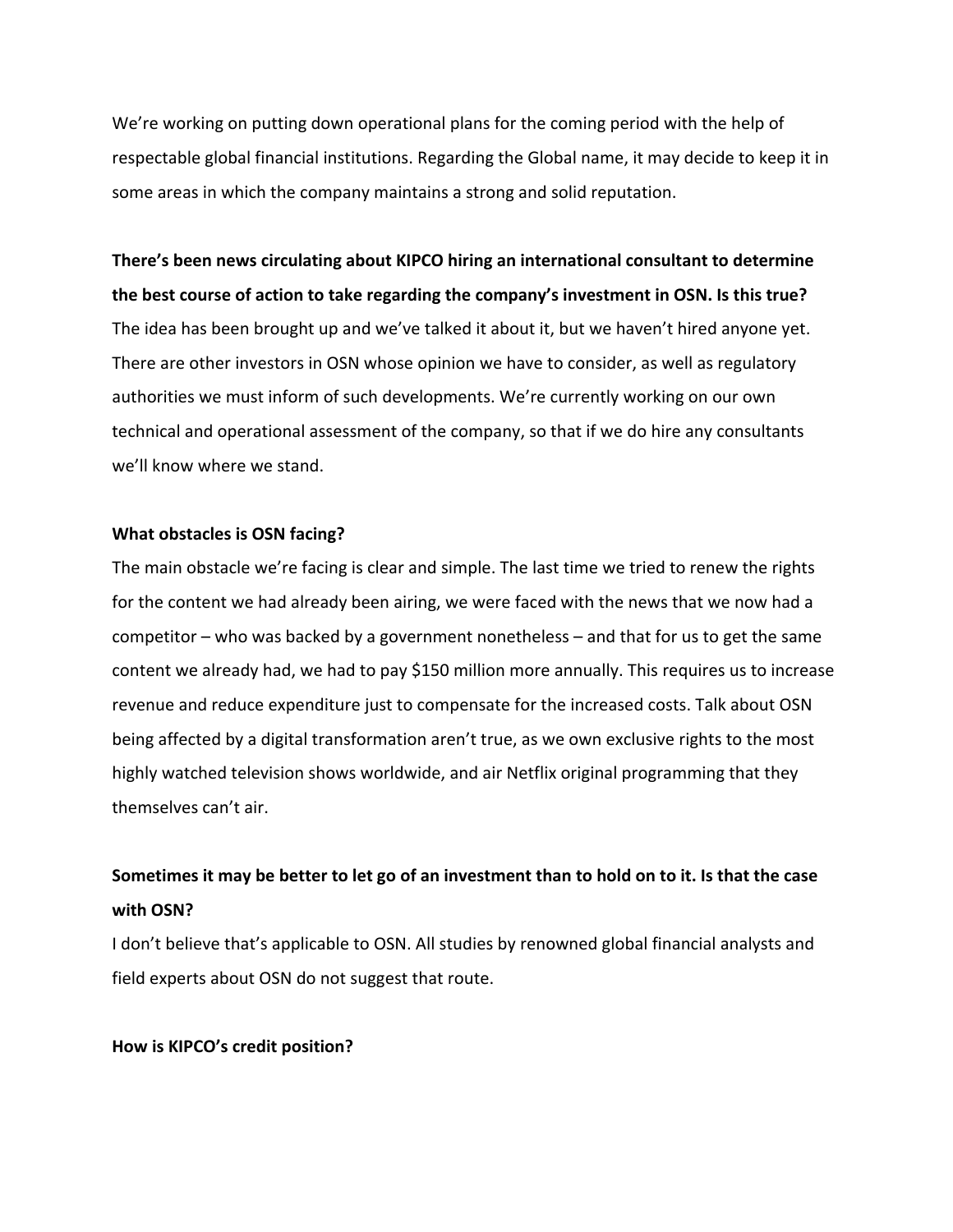Our credit position is solid. We're market leaders and credit cost is low for us. On average, we pay back our debt in five to seven years.

### **Where do you see KIPCO in ten years?**

Since its launch, KIPCO's primary focus has been the financial sector, specifically in the banking, insurance and asset management sectors, in addition to the media industry. Anyone who has kept up to date with the Group knows how much it has developed and expanded in the last 15 years. In the banking sector, we're now a multinational corporation, and the same applies to the insurance industry. Regarding our investments in the media industry, they're in their current state due to factors outside of the Group's control.

In ten years I believe KIPCO will be in a much better position than it is now, as the Group has managed to steer its investments and perform positively over the years despite everything that's happened in Kuwait, the region and the rest of the world, from political unrest to economic meltdowns. KIPCO faced severe and unexpected crises but still managed to grow. And I believe that whenever the region's stable again, KIPCO will be one of the biggest benefactors, considering it's one of the most diverse business groups and the most geographically diverse.

#### **What do you believe is behind the collapse of the Turkish Lira and will this continue?**

There is a big problem in Turkey. No one can deny that what President Erdogan has accomplished throughout the years is nothing short of an economic miracle, but recently, unfortunately, his political stance with countries like Russia, Syria, Egypt and now the United States has worsened. The current crisis is a political one in essence. Regarding the Turkish Lira, it is affected by the political events. It has nothing to do with the country's economic state, and therefore we shouldn't be judging its performance in the upcoming period.

#### **How has Burgan Bank been affected by the Lira's devaluation?**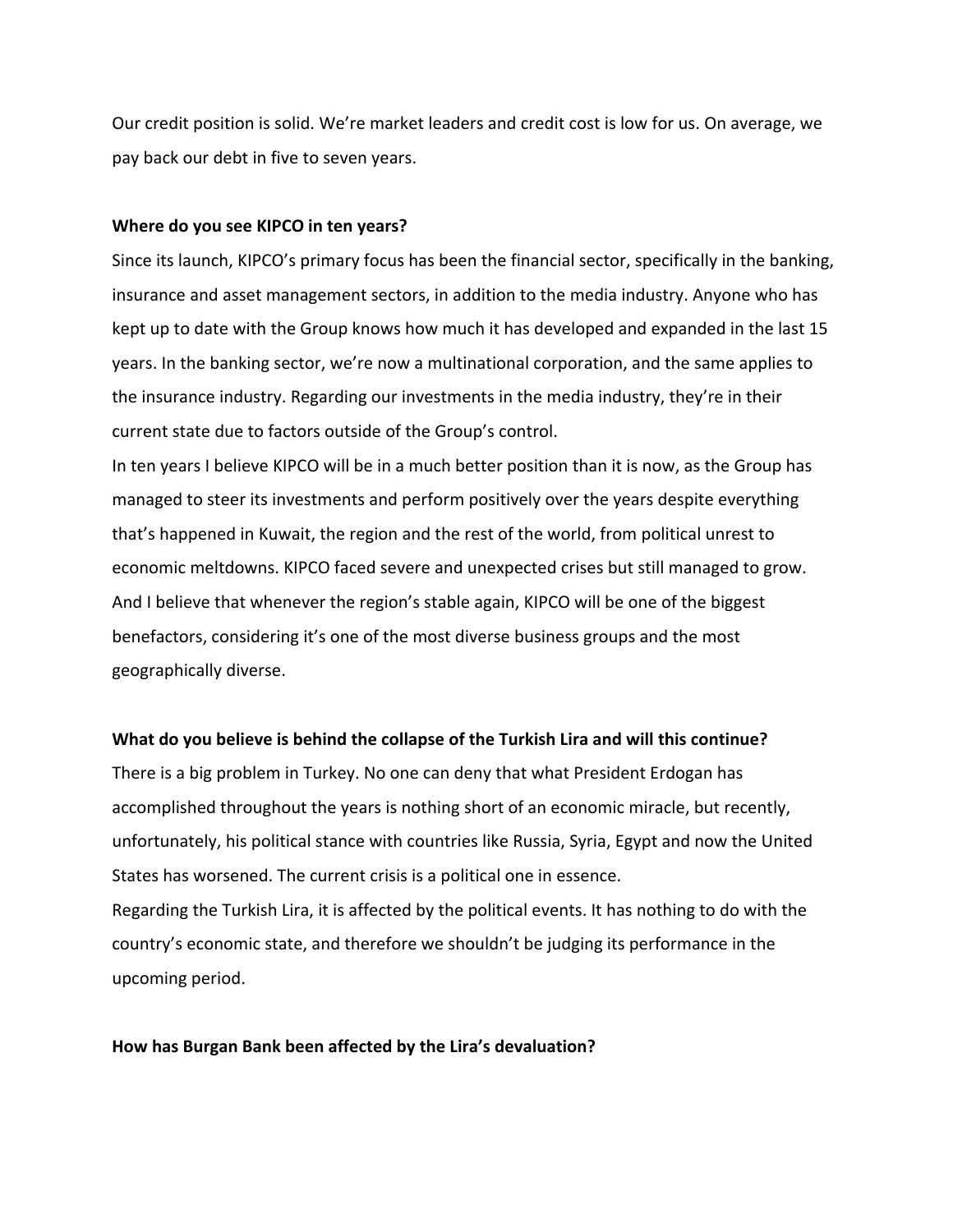Regarding Burgan Bank's subsidiary in Turkey, we're not worried. Burgan Bank's investment in Burgan Bank AS – Turkey is hedged and is thus protected from currency fluctuations.

# **What do you think of the sanctions the US imposed on Iran and how will this reflect of GCC States?**

Any disruption in Iran will inevitably have a negative effect on the region. For instance, when the Syria crisis first began, everyone was convinced it would remain confined within Syria's borders. Today it has reached as far as Europe through the displacement of more than 7 million Syrians. The situation in Iran is similar, and if it were to get worse, it would inevitably affect the surrounding countries. Iran's stability is essential to the stability of its surrounding nations.

# **Kuwait has managed to stay neutral in the current political challenges affecting its neighbors. How long do you think it will be able to maintain this delicate balancing act?**

We all have very strong faith in the 'Amir of Humanity' and 'Master of Diplomacy', His Highness the Amir Sheikh Sabah Al Ahmad Al Jaber Al Sabah, and his ability to maintain this delicate balance and mediate between all sides involved in these regional conflicts. He was very successful in wisely steering the country away from Arab Spring.

His Highness the Amir is also considered the region's safety valve, and he is able to maintain Kuwait's neutrality when it comes to its foreign policy, as he has a lot of sway in the international community and has the respect of every nation and its leaders. About the region's current political crises, Kuwait has been pursuing a neutral agenda beneficial to all sides, whether it's regarding what's happening in Iran, Iraq, or the diplomatic crisis between Qatar and its neighbors, while also maintaining its strong relationship with Saudi Arabia and the rest of the Gulf. For what His Highness the Amir is doing to keep the country and the region safe, words can't express how thankful I am for his efforts.

## **What is your view on the developments taking place in Saudi Arabia in the last two years?**

What the Saudis have accomplished in the last two years socially, economically and politically is a miracle, and now the Kingdom must ensure that it is able to financially back these reform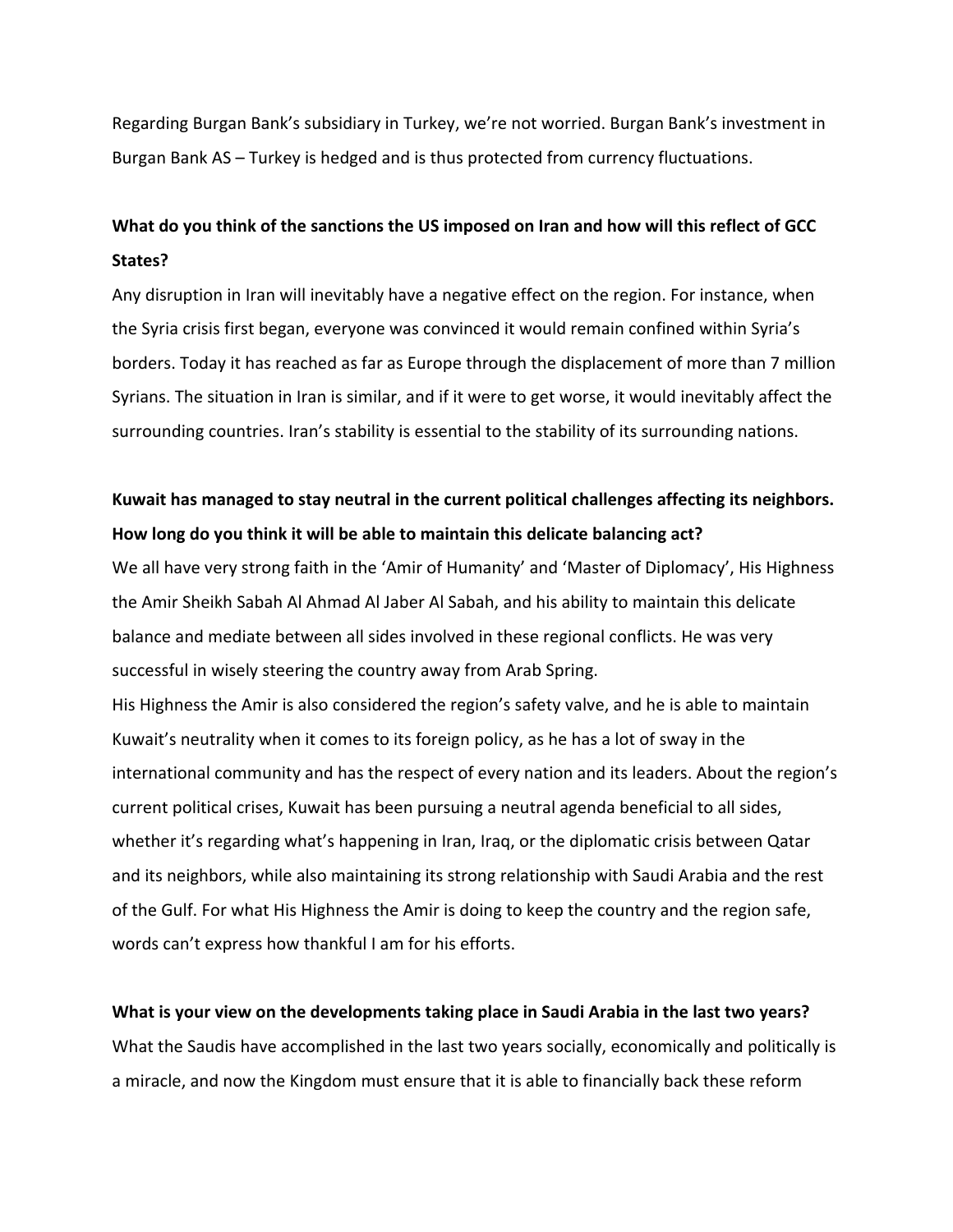policies. I wish the Kuwaiti government was able to enact but 10% of the reformist policies Saudi Arabia put into law over the past two years.

# **Do you believe the social reform policies enacted by the Saudi Crown Prince had to be accompanied by weakening some of the Islamic groups?**

Yes, since Prince Mohammed Bin Salman became Crown Prince, I see that the influence of some of these Islamic groups has weakened, and not just in Saudi Arabia, but in the entire Gulf.

### **What about the Islamic groups in Kuwait?**

The Islamic groups in Kuwait have always had very deep roots, to a point where no one was able to criticize them in the past. Now circumstances have changed and things are much more relaxed, where we can start having conversations about the many religious interpretations and fatwas.

# **Some believe that President Trump's policies are the reason for the problems we're seeing in the global economy. Would you agree?**

Since WWII onwards, the US has voluntarily bared the responsibility of being the world policeman, and now President Trump has come along asking all the countries to pay the price for those services. The President has stirred things. In the case of NATO, for instance, when the US threatened not to pay 25 of its GDP for NATO's defense budget, this resulted in NATO raising US\$ 40 billion from other member countries.

Regarding his trade wars with China and Europe, I believe he will inevitably come to an agreement with each side. I'm not a fan of President Trump's style and methods, but his voting base believe in what he's doing and achieving. Even the farmers who are currently being affected by his trade wars and protectionist policies, aren't willing to blame President Trump for it.

The global economy has been feelings the repercussions of President Trump's actions, but on the other hand the American economy hasn't, and is in fact still witnessing a strong recovery.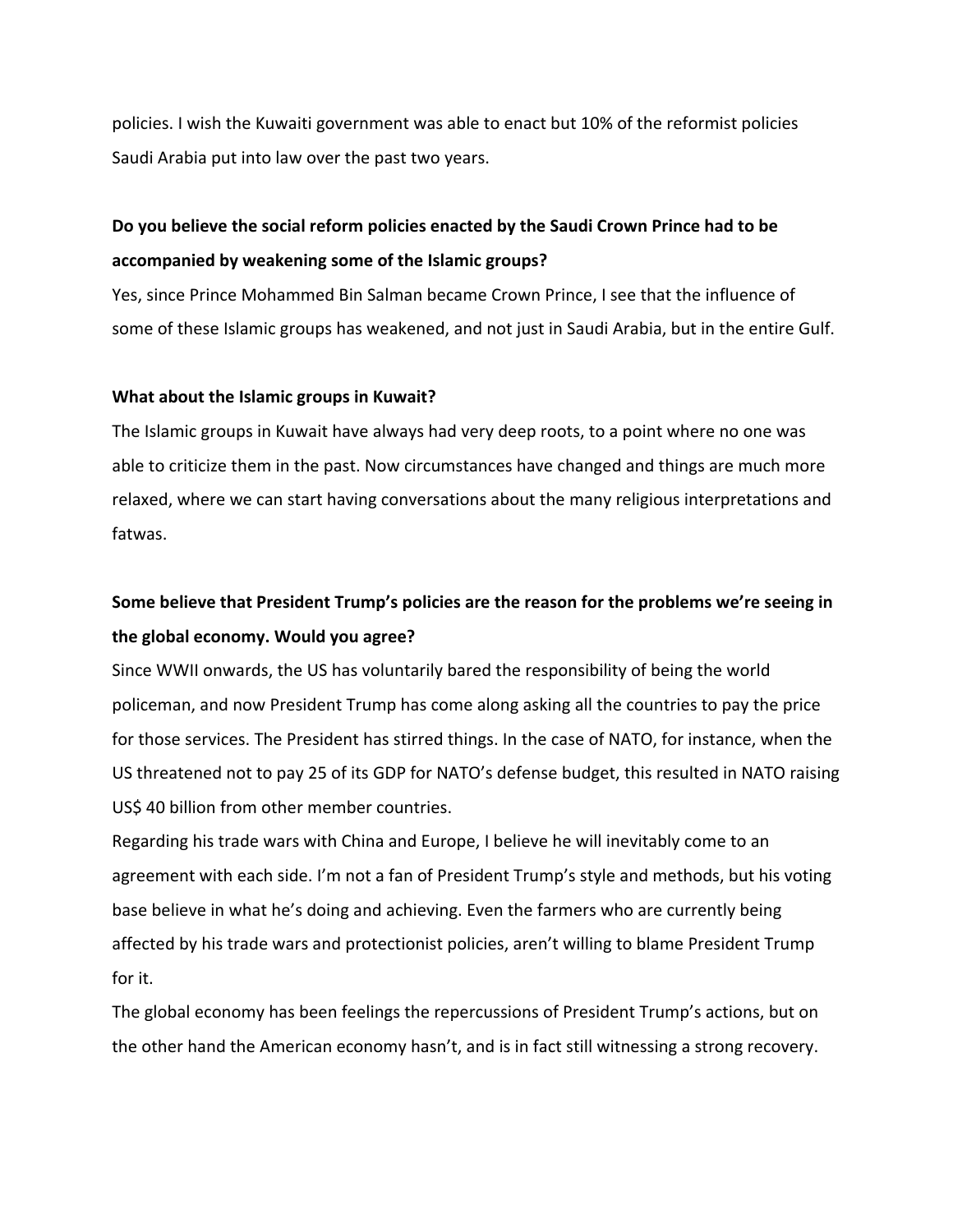### **Cadres**

### **The 'Dr' title… and forged degrees**

On the issue of forged degrees, Mr Al Ayyar said: In Kuwait, we love using the 'Dr' title before our name, and whenever the government appoints a minister or a leadership figure with that title, the public believes he can solve all our problems, which in turn pushes some people to obtain these forged degrees, so that they can have their chance at these positions being given out without the proper due diligence being done.

### **Kuwaiti press is in decline**

Mr Al Ayyar believes that the Kuwaiti media, and the press specifically, is in a state of decline. Even though the amount of newspapers is increasing, they are no longer as influential as they were in the past, and that what's being printed no longer entices people to read them. He added: Lately I only read the headlines and I go through a few papers, including Al Qabas. I also read everything regarding our companies on social media and news websites, which is sent to me by my team, and I also follow issues that are important to me on Twitter. When asked whether he felt the press's leniency and less intrusive stance towards what they were covering was the reason for its decline, Mr Al Ayyar said: I hope the press can find a balance between its aggressive nature in criticizing and its overenthusiasm in complimenting.

### **Shafafiyah conference… ongoing**

When asked if KIPCO will be canceling its annual Shafafiyah conference now that listed companies are required to hold a quarterly investors conference by regulatory authorities, Mr Al Ayyar said: Companies are now obliged to hold investors' conferences, but at KIPCO we've been voluntarily holding a these for years.

He added: I don't believe we'll be cancelling the Shafafiyah as it serves as a great opportunity for our shareholders and other interested parties to interact and meet with us face to face, as opposed to the mandatory disclosure conferences which focus more on numbers and technicalities the average shareholder wouldn't understand.